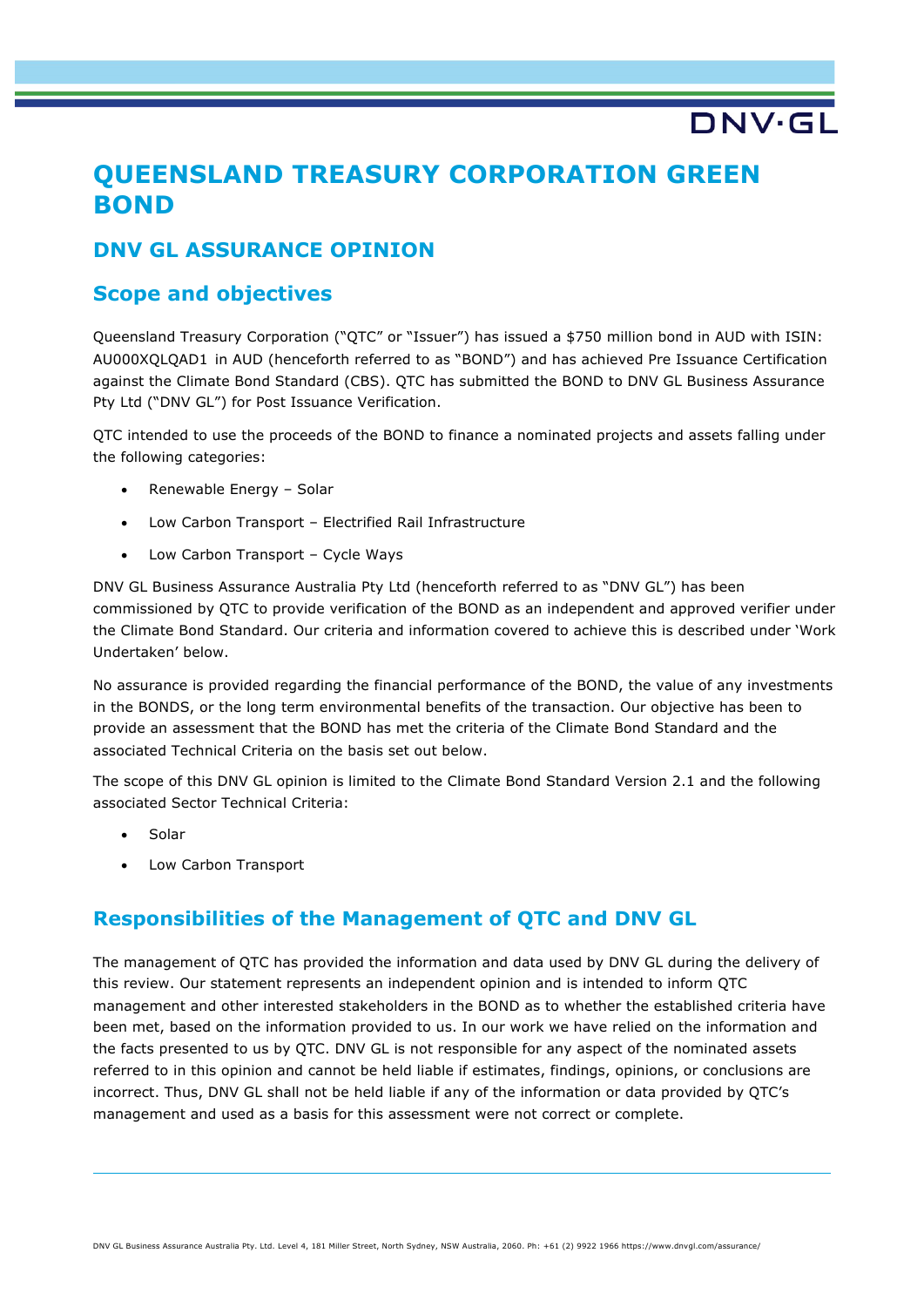**Page 2 of 6**

# DNV·GL

## **Basis of DNV GL's opinion**

DNV GL has conducted the verification against the CBS v2.1 and associated Sector Technical Criteria through the creation and execution of a verification protocol addressing each requirements of the CBS v2.1 and the associated Sector Technical Criteria. The detail of areas covered in the DNV GL verification is summarised in Schedule 2 below.

## **Work undertaken**

Our work constituted a high level review of the available information, based on the understanding that this information was provided to us by QTC in good faith. We have not performed an audit or other tests to check the veracity of the information provided to us. The work undertaken to form our opinion included:

- Creation and execution of a Climate Bond Standard Protocol, adapted to include the relevant Sector Technical Criteria for the BOND nominated projects and assets, as described above and in Schedule 2 to this Assessment;
- Assessment of documentary evidence provided by QTC on the BOND and supplemented by a high-level desktop research, onsite visit for documentation review and interviews with key personnel from the issuer QTC. These checks refer to current assessment best practices and standards methodology;
- Discussions with QTC management, and review of relevant documentation;
- Documentation of findings against each element of the criteria. Our opinion as detailed below is a summary of these findings.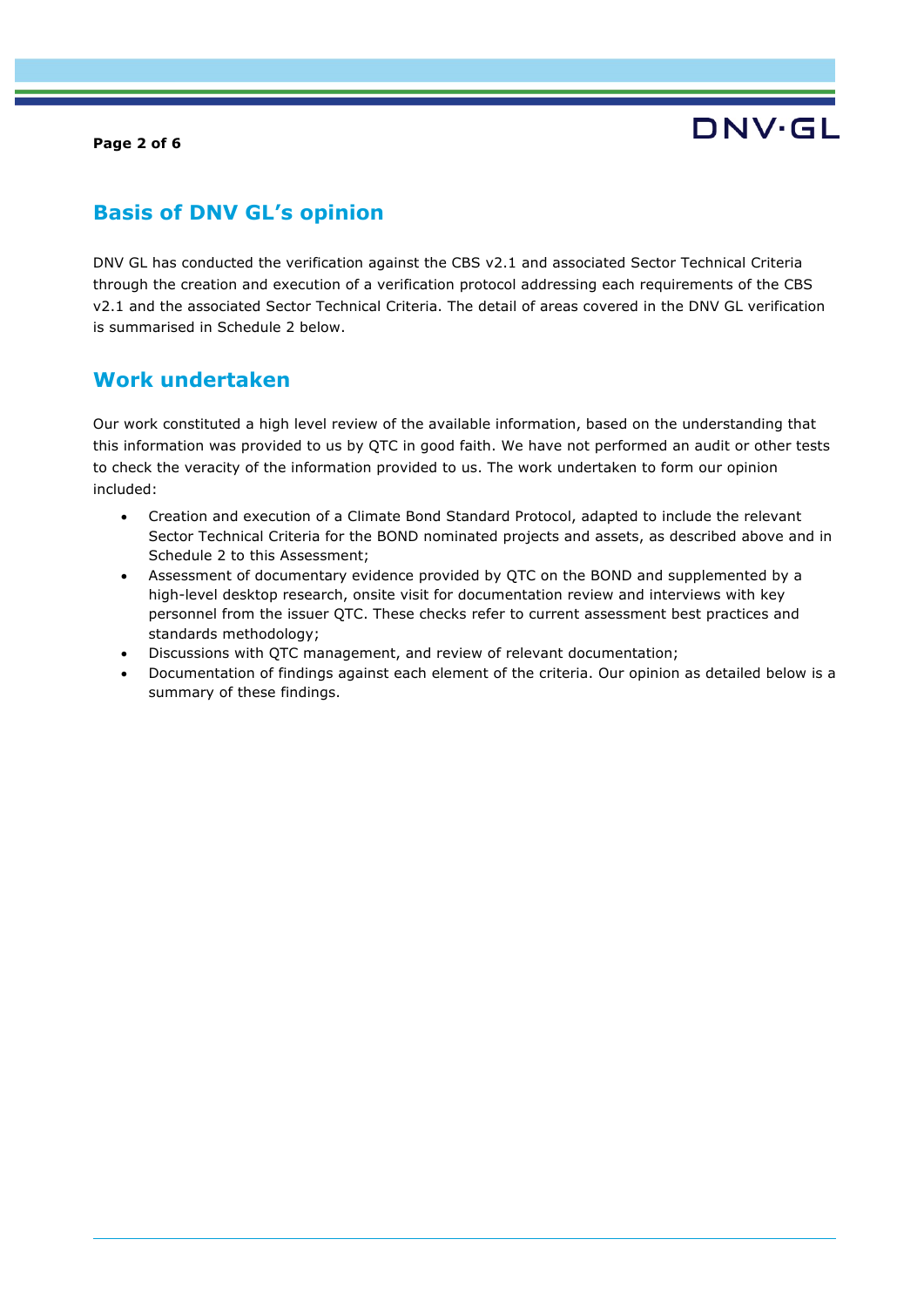#### **Page 3 of 6**

## **Findings and DNV GL's opinion**

DNV GL has performed the Post Issuance Verification of the QTC Green Bond with ISIN: AU000XQLQAD1. It is DNV GL's responsibility to provide an independent verification statement on the compliance of the QTC Green Bond with the Climate Bond Standard.

DNV GL conducted the verification in accordance with the Climate Bond Standard Version 2.1 and with International Standard on Assurance Engagements *3000 Assurance Engagements other than Audits or Reviews of Historical Information*. The verification included i) checking whether the provisions of the Climate Bond Standard were consistently and appropriately applied and ii) the collection of evidence supporting the verification.

DNV GL's verification approach draws on an understanding of the risks associated with conforming to the Climate Bond Standard and the controls in place to mitigate these. DNV GL planned and performed the verification by obtaining evidence and other information and explanations that DNV GL considers necessary to give limited assurance that the QTC Green Bond meets the requirements of the Climate Bond Standard.

Based on the limited assurance procedures conducted, nothing has come to our attention that causes us to believe that the QTC Green Bond is not, in all material respects, in accordance with the Post Issuance requirements of the Climate Bond Standard Version 2.1 and Associated Solar and Low Carbon Transport Technical Criteria.

#### **for DNV GL Business Assurance Australia Pty Ltd**

Sydney, 8 December 2017

**Mark Robinson** Manager, Sustainability Services DNV GL – Business Assurance

#### **About DNV GL**

Driven by our purpose of safeguarding life, property and the environment, DNV GL enables organisations to advance the safety and sustainability of their business. Combining leading technical and operational expertise, risk methodology and in-depth industry knowledge, we empower our customers' decisions and actions with trust and confidence. We continuously invest in research and collaborative innovation to provide customers and society with operational and technological foresight. With our origins stretching back to 1864, our reach today is global. Operating in more than 100 countries, our 16,000 professionals are dedicated to helping customers make the world safer, smarter and greener.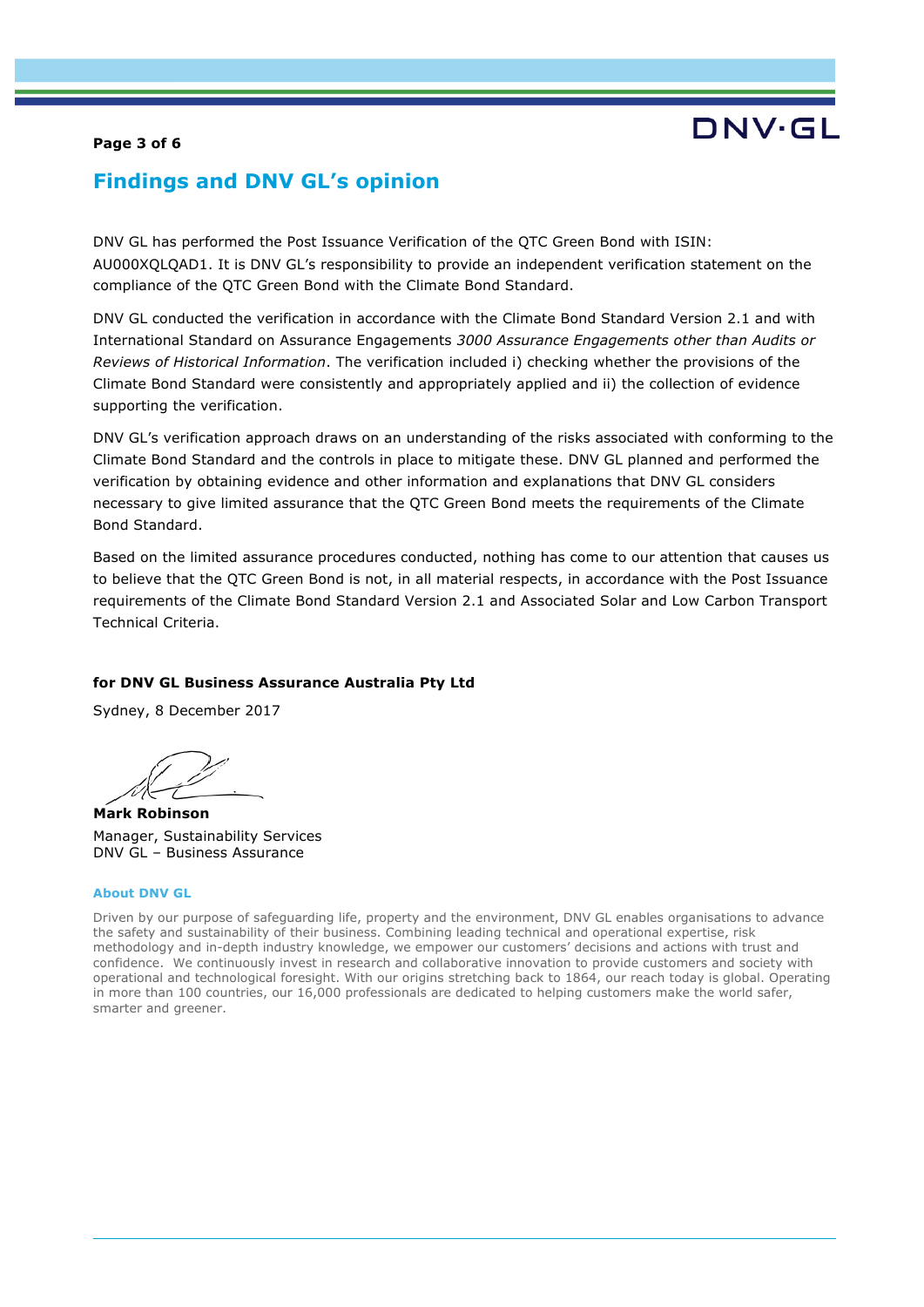DNV.GL

**Page 4 of 6**

## **SCHEDULE 1: DESCRIPTION OF NOMINATED ASSETS**

| <b>Eligible Projects &amp;</b><br><b>Assets Category</b> | <b>Sub category</b>                                             | <b>Project name</b>                        | <b>Amount Funded</b><br>(Sm) | <b>Amount</b><br><b>Expended as at</b><br>30 June 2017<br>$$m$$ <sup>2</sup> |
|----------------------------------------------------------|-----------------------------------------------------------------|--------------------------------------------|------------------------------|------------------------------------------------------------------------------|
| Low Carbon Transport                                     | Light Rail - Electrified Trams and Supporting<br>Infrastructure | Gold Coast Light Rail Stage 1              | 418.6                        | 418.6                                                                        |
|                                                          |                                                                 | Gold Coast Light Rail Stage 1              | 97.9                         | 97.9                                                                         |
| Low Carbon Transport                                     | Light Rail - Electrified Trams and Supporting<br>Infrastructure | Gold Coast Light Rail Stage 2              | 73.3                         | 44.2                                                                         |
| Low Carbon Transport                                     | Electrified Rail and Supporting Infrastructure                  | Moreton Bay Rail Link                      | 300.0                        | 300                                                                          |
| Low Carbon Transport                                     | Electrified Rail and Supporting Infrastructure                  | New Generation Rolling Stock<br>(Electric) | 777.5                        | 107.9                                                                        |
| Low Carbon Transport                                     | Cycleways - Multiple                                            | Cycleways                                  | 105.8                        | 33.8                                                                         |
| Renewable Energy                                         | Solar                                                           | Sunshine Coast Solar Farm                  | 37.3                         | 37.3                                                                         |
| Total                                                    |                                                                 |                                            | \$1,675.2                    | \$1,039.7                                                                    |

<sup>1&</sup>lt;br>Amount Funded is the total of State funded contributions to projects and assets to 30 June 2020 and the fair market value of other QTC loans to clients at the time of Pre-Issuance verification  $^2$  Amount Expended is the total of State funded contributions to projects and assets to 30 June 2017 and the fair market value of other QTC loans to clients at the time of Pre-Issuance verification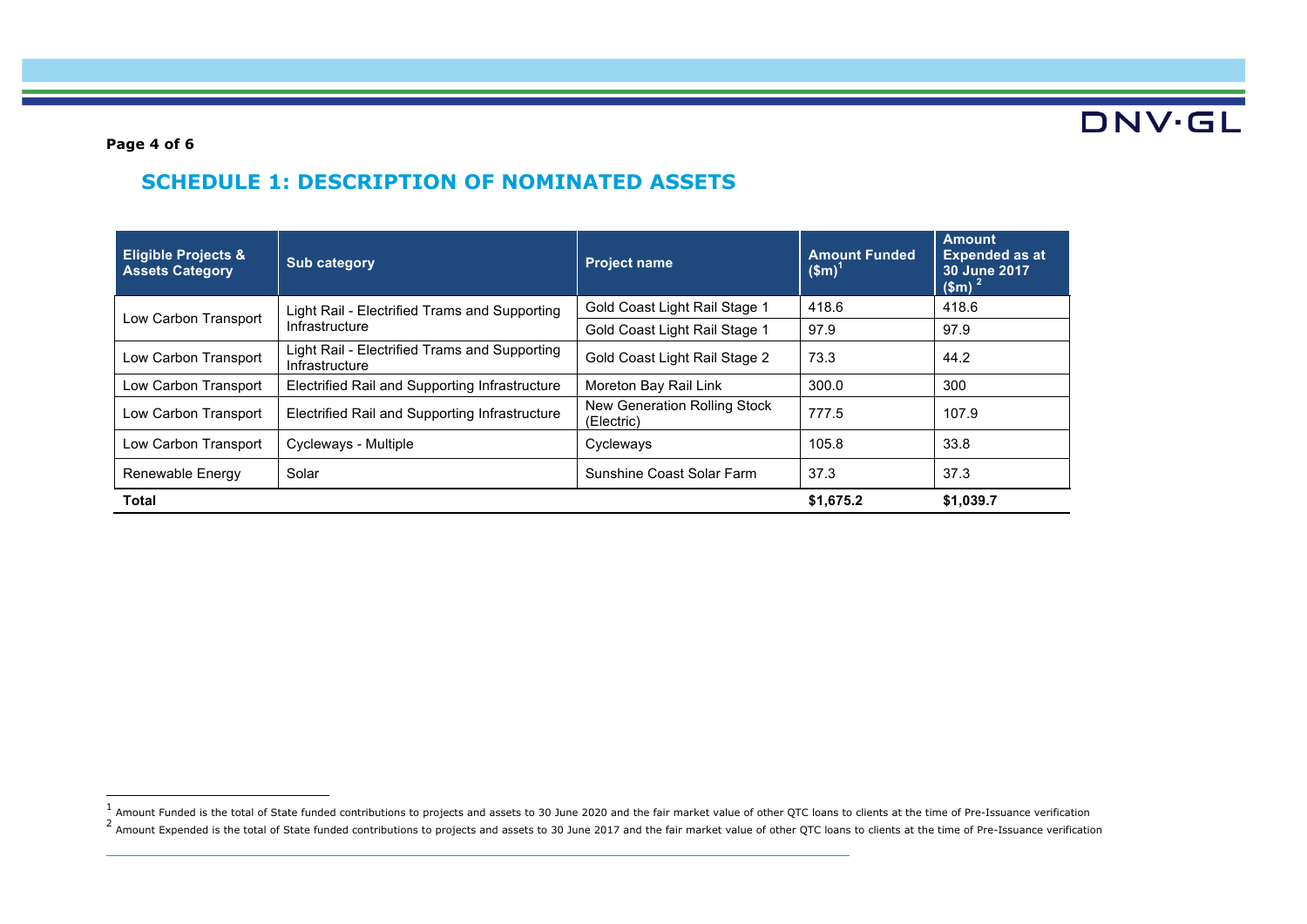## **DNV·GL**

#### **Page 5 of 6**

## **SCHEDULE 2: VERIFICATION CRITERIA**

#### **Summary criteria for assertions of compliance with the Climate Bond Standard v2.1**

The criteria against which QTC and its nominated projects and assets have been reviewed prior to inclusion in the Bond are grouped under the requirements as detailed within the Climate Bond Standard Version 2.1 including:

#### **Part A: General Requirements**

| Area                      | Requirement                                                                                                                      |  |
|---------------------------|----------------------------------------------------------------------------------------------------------------------------------|--|
| <b>Project Nomination</b> | The Climate Bond issued must specify the project collateral or physical assets with which it is associated                       |  |
| Use of Proceeds           | Proceeds must be allocated to Nominated Project(s)                                                                               |  |
| Non-Contamination         | Issuers are permitted a grace period to allocate or re-allocate funds to Nominated Project(s)                                    |  |
| Confidentiality           | The information disclosed to the Verifier and the Climate Bond Standards Board may be subject to<br>confidentiality arrangements |  |
| Reporting                 | Reporting on use of proceeds and nominated projects and assets                                                                   |  |

#### **Part B: Low Carbon Contribution - Eligible projects and physical assets**

Nominated projects and assets include financing of or investments in equipment and systems which enable the mitigation of greenhouse gasses, as detailed in Appendix B.

| Area                           | Requirement                             |
|--------------------------------|-----------------------------------------|
| <b>Solar Energy Generation</b> | Solar electricity generation facilities |